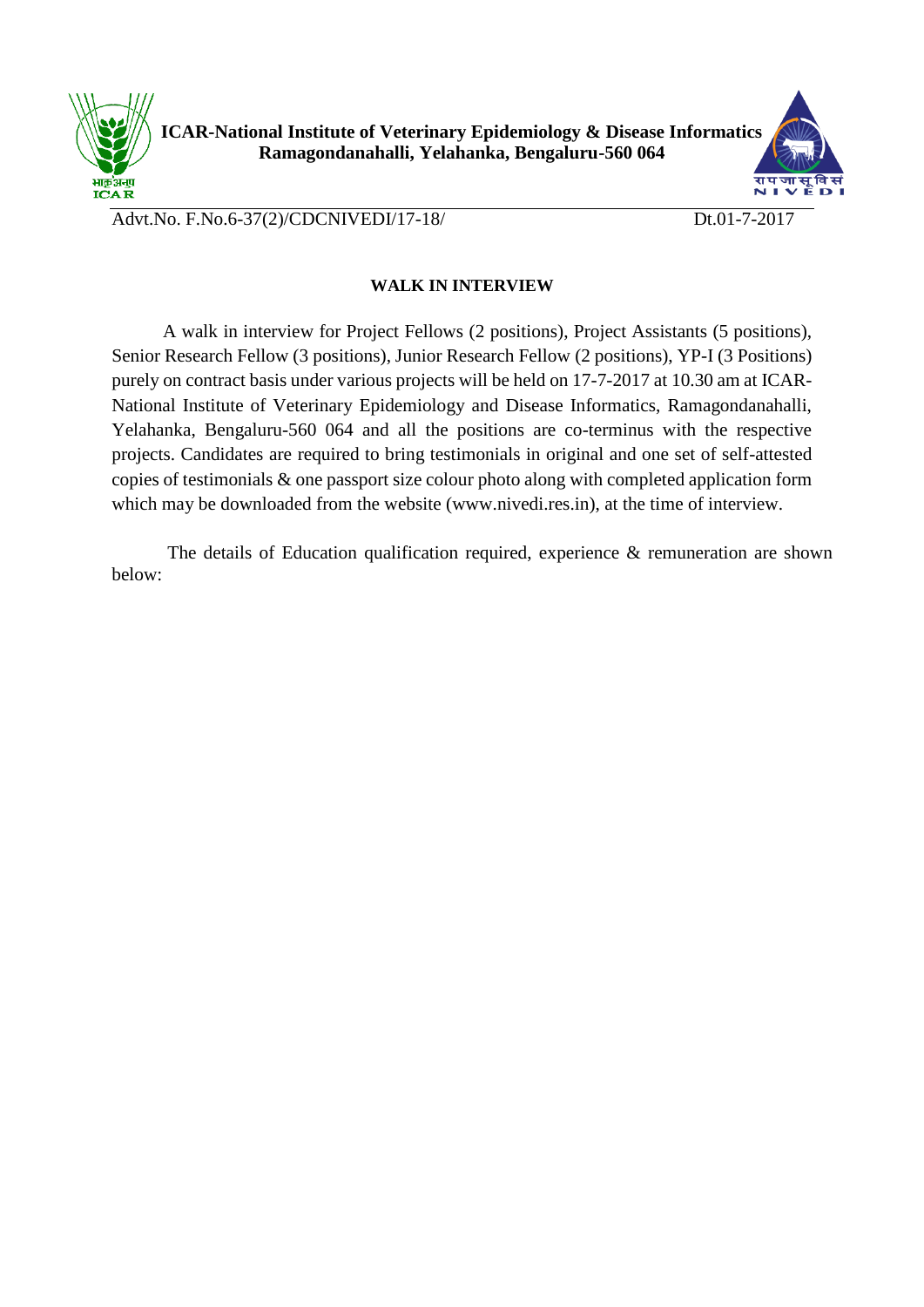| SI.            | Name of the                                                                                                                                                                                    | Name of post                                                              | Education qualification                                                                                                                                                                                                                                       | Experience desirable                                                                                                                                                                                                                                                                                                                                                                                                                                                                                                                                                                                                                                                                                                                           | Job descriptions                                                                                                                                                                                                                                                                                                                                                                                                                                                                                                                                                                                                                                                                                                                                        | Remuneration                                                                               | Age                                                                   |
|----------------|------------------------------------------------------------------------------------------------------------------------------------------------------------------------------------------------|---------------------------------------------------------------------------|---------------------------------------------------------------------------------------------------------------------------------------------------------------------------------------------------------------------------------------------------------------|------------------------------------------------------------------------------------------------------------------------------------------------------------------------------------------------------------------------------------------------------------------------------------------------------------------------------------------------------------------------------------------------------------------------------------------------------------------------------------------------------------------------------------------------------------------------------------------------------------------------------------------------------------------------------------------------------------------------------------------------|---------------------------------------------------------------------------------------------------------------------------------------------------------------------------------------------------------------------------------------------------------------------------------------------------------------------------------------------------------------------------------------------------------------------------------------------------------------------------------------------------------------------------------------------------------------------------------------------------------------------------------------------------------------------------------------------------------------------------------------------------------|--------------------------------------------------------------------------------------------|-----------------------------------------------------------------------|
| N <sub>o</sub> | Project                                                                                                                                                                                        | $\&$                                                                      | required                                                                                                                                                                                                                                                      |                                                                                                                                                                                                                                                                                                                                                                                                                                                                                                                                                                                                                                                                                                                                                |                                                                                                                                                                                                                                                                                                                                                                                                                                                                                                                                                                                                                                                                                                                                                         |                                                                                            |                                                                       |
|                |                                                                                                                                                                                                | No of Position                                                            |                                                                                                                                                                                                                                                               |                                                                                                                                                                                                                                                                                                                                                                                                                                                                                                                                                                                                                                                                                                                                                |                                                                                                                                                                                                                                                                                                                                                                                                                                                                                                                                                                                                                                                                                                                                                         |                                                                                            |                                                                       |
|                |                                                                                                                                                                                                |                                                                           |                                                                                                                                                                                                                                                               |                                                                                                                                                                                                                                                                                                                                                                                                                                                                                                                                                                                                                                                                                                                                                |                                                                                                                                                                                                                                                                                                                                                                                                                                                                                                                                                                                                                                                                                                                                                         |                                                                                            |                                                                       |
| $\mathbf{1}$   | $\overline{2}$                                                                                                                                                                                 | $\mathfrak{Z}$                                                            | $\overline{4}$                                                                                                                                                                                                                                                | $\overline{5}$                                                                                                                                                                                                                                                                                                                                                                                                                                                                                                                                                                                                                                                                                                                                 | 6                                                                                                                                                                                                                                                                                                                                                                                                                                                                                                                                                                                                                                                                                                                                                       | 6                                                                                          | $\overline{7}$                                                        |
| 1.             |                                                                                                                                                                                                |                                                                           | Ph.D                                                                                                                                                                                                                                                          | <b>For Mastitis Project</b>                                                                                                                                                                                                                                                                                                                                                                                                                                                                                                                                                                                                                                                                                                                    | <b>For Mastitis Project</b>                                                                                                                                                                                                                                                                                                                                                                                                                                                                                                                                                                                                                                                                                                                             |                                                                                            |                                                                       |
|                | <b>CDC</b> funded<br>project<br>"Countrywide<br>surveillance for<br>Anthrax in<br>livestock and                                                                                                | <b>OR</b><br><b>OR</b><br>M.Sc in<br>Project Fellow<br>(Two<br>positions) | Master's degree in<br>Veterinary Public Health/<br>Microbiology/ Parasitology/<br>Pathology/Epidemiology/<br>Biotechnology/Biochemistry<br>Microbiology/Biotechnology<br>/Biochemistry/ Pathology/<br>Parasitology/Life Science<br>from recognized university | • Assist the PI in executing the surveillance as<br>Ph.D in concerned subject<br>well as training activities.<br>Research experience in Molecular<br>• Procurement of consumables $&$ execution<br>Microbiology as evidenced by<br>of laboratory works, collection of samples.<br>publications in peer reviewed<br>• Laboratory processing of samples for<br>journals<br>bacterial isolation/ characterization, and<br>reporting.<br>Good command in English language<br>• Assist in preparation of SOPs/ manual/<br>reports/ manuscripts /ppt etc.,<br>with scientific writing skill<br>• Assist in maintenance of comprehensive<br>epidemiological data and statistical analysis<br><b>For Anthrax Project</b><br><b>For Anthrax Project</b> | Rs. 45,000/-<br>p.m                                                                                                                                                                                                                                                                                                                                                                                                                                                                                                                                                                                                                                                                                                                                     | 40 years for                                                                               |                                                                       |
|                | <b>Mastitis in cattle</b><br>for protecting<br>and Improving<br><b>Health Globally:</b><br><b>Building and</b><br><b>Strengthening</b><br><b>Public Health</b><br>Impact, System,<br>Capacity" | (One for<br>Mastitis<br>project and<br>one for<br>Anthrax<br>project      | with 2 years research<br>experience with NET<br>qualification.                                                                                                                                                                                                | Hands on training with standard<br>Bacteriological techniques<br>specially on Bacillus anthracis<br>isolation & culturing<br>Molecular techniques like PCR,<br>Real Time PCR, cloning and<br>ELISA.<br>Preference for person with<br>laboratory working experience<br>on Anthrax<br>Knowledge of computer<br>tools/application, ability to<br>compile data and statistical<br>analysis<br>Preference for person with<br>multiple<br>spoken regional<br>(Kannada/ Oriya/<br>languages<br>Hindi/ Bengali/ Bhojpuri/Bihari                                                                                                                                                                                                                        | • Assist in executing the surveillance as well<br>as training activities on Anthrax<br>• Procurement of consumables $&$ execution of<br>laboratory works along with co-ordination<br>with states states (Karnataka, Odisha,<br>Jharkhand)<br>• Participating in anthrax disease outbreak<br>investigations, collection of clinical samples<br>& supervision field survey<br>• Laboratory processing of clinical samples<br>for bacterial isolation/characterization,<br>diagnosis and reporting.<br>• Assist the Co-investigators in preparation<br>of SOPs/ manual/reports/manuscripts/ppt<br>etc.<br>• Assist in maintenance of comprehensive<br>epidemiological data from three states<br>(Karnataka, Odisha, Jharkhand) and<br>statistical analysis | (Consolidated)<br>for Ph.D.<br>holders and<br>Rs.43,000 p.m.<br>consolidated<br>for others | men and 45<br>ears for women<br>as on the date<br>of<br>advertisement |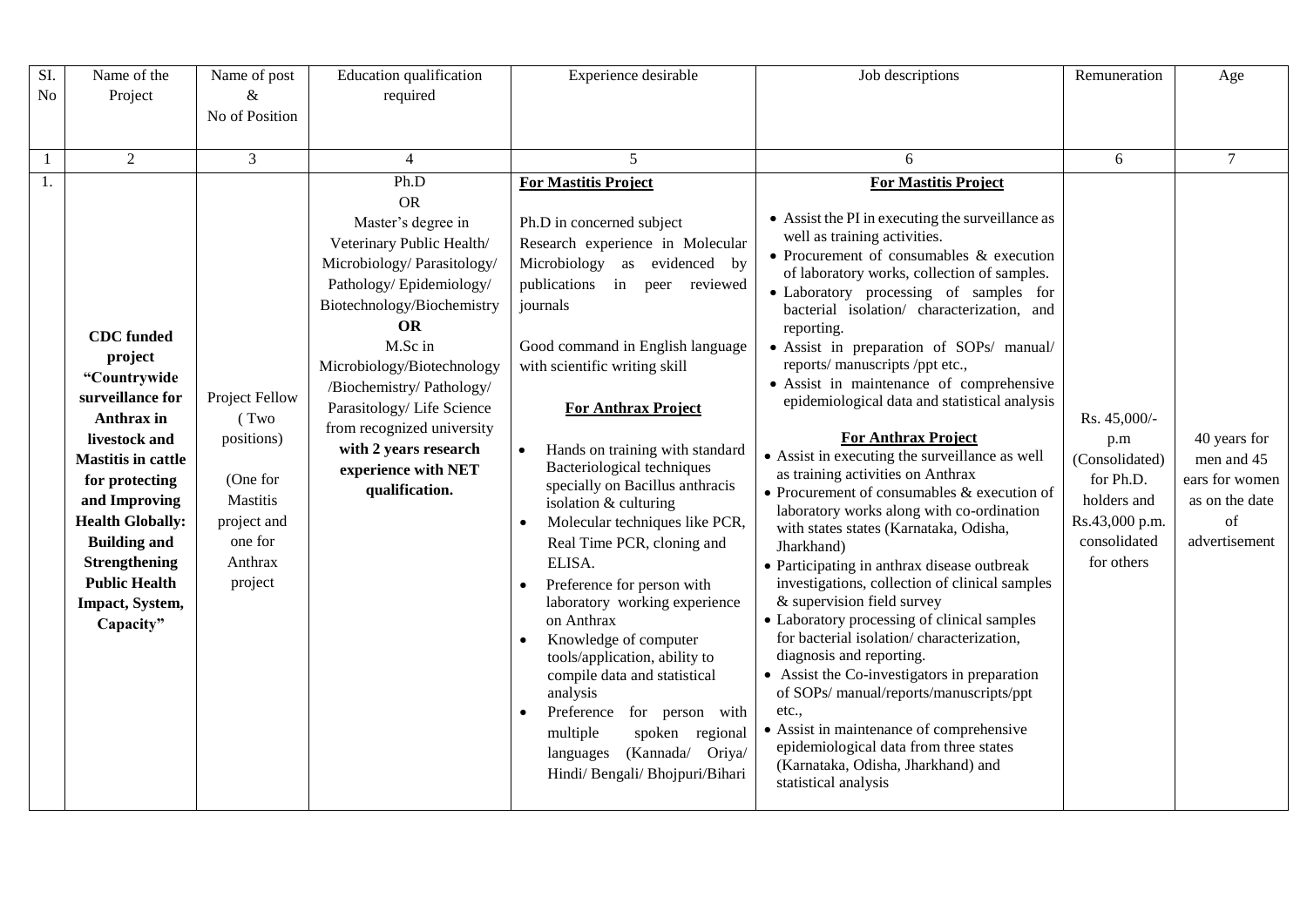|  |                                  | M.V.Sc / B.V.Sc              | <b>For Mastitis Project</b>                             |           | Assist in investigation.                                                   |                |                            |
|--|----------------------------------|------------------------------|---------------------------------------------------------|-----------|----------------------------------------------------------------------------|----------------|----------------------------|
|  |                                  | <b>OR</b>                    | At least one year research<br>$\bullet$                 |           | Frequent Travel to study areas, field visit                                |                |                            |
|  |                                  | M.Sc in Microbiology         | experience                                              |           | and data collection through questionnaire.                                 |                |                            |
|  |                                  | /Biotechnology/Bioinformati  | Good command in English<br>$\bullet$                    | $\bullet$ | Organize/conduct training/extension                                        |                |                            |
|  |                                  | cs/Biochemistry/Parasitology | with scientific writing skill                           |           | programmes.                                                                |                |                            |
|  |                                  | /Epidemiology/Statistics/    |                                                         |           | Data compilation and other<br>services/analysis.                           |                |                            |
|  |                                  | Life Science from recognized |                                                         |           |                                                                            |                |                            |
|  |                                  | university with NET          |                                                         |           |                                                                            |                |                            |
|  | Project                          |                              |                                                         |           |                                                                            |                |                            |
|  | Assistant                        |                              |                                                         |           |                                                                            |                |                            |
|  | (Five                            |                              |                                                         |           |                                                                            |                |                            |
|  | positions)                       |                              |                                                         |           |                                                                            |                |                            |
|  |                                  |                              |                                                         |           |                                                                            |                |                            |
|  | [Three for                       |                              |                                                         |           |                                                                            |                |                            |
|  | <b>Mastitis</b>                  |                              |                                                         |           |                                                                            |                |                            |
|  | Project and                      |                              | <b>For Anthrax Project</b>                              |           | <b>For Anthrax Project</b>                                                 |                | 35 years for<br>men and 40 |
|  | <b>Two for</b><br><b>Anthrax</b> |                              | • Animal handling and clinical                          |           | Assist in investigation of suspected                                       | Rs. 25,000/-   | years for                  |
|  |                                  |                              | sample collection                                       |           | Anthrax outbreaks and collection of<br>environmental/clinical samples from | p.m            | women as on                |
|  | Project]                         |                              | • Interest in frequent travel to<br>distant study areas |           | livestock.                                                                 | (Consolidated) | the date of                |
|  | <b>For Anthrax</b>               |                              | • Knowledge on Basic                                    |           | Collection, Packaging & transportation of                                  |                | advertisement              |
|  | Project                          |                              | microbiological techniques/                             |           | clinical materials                                                         |                |                            |
|  | <b>Job Location</b>              |                              | medicine/therapy                                        |           | Frequent Travel to study areas in Odisha                                   |                |                            |
|  | for one                          |                              | • Preference for person with                            |           | and Jharkhand, field visit and data                                        |                |                            |
|  | position is at                   |                              | laboratory working experience on                        | $\bullet$ | collection through questionnaire                                           |                |                            |
|  | ICAR-                            |                              | Anthrax<br>• Good communication/ Computer               |           | Preliminary laboratory processing and<br>diagnosis                         |                |                            |
|  | NIVEDI,                          |                              | skills and spoken regional                              |           | Organize/conduct training/extension                                        |                |                            |
|  | Bengaluru                        |                              | languages                                               |           | programmes at sites                                                        |                |                            |
|  |                                  |                              | (Kannada/Hindi/Tamil/Telugu)                            |           | Collaborate with line departments/                                         |                |                            |
|  |                                  |                              | • Research experience in relevant                       |           | partners to ensure regional coverage the                                   |                |                            |
|  |                                  |                              | subject                                                 |           | state of Odisha and Jharkand. and the                                      |                |                            |
|  |                                  |                              |                                                         |           | validity of the surveillance network.<br>Data compilation and other        |                |                            |
|  |                                  |                              |                                                         |           | services/analysis for the state of Odisha                                  |                |                            |
|  |                                  |                              |                                                         |           | and Jharkand.                                                              |                |                            |
|  |                                  |                              |                                                         |           | Other specific services and analysis,                                      |                |                            |
|  |                                  |                              |                                                         |           | under the project.                                                         |                |                            |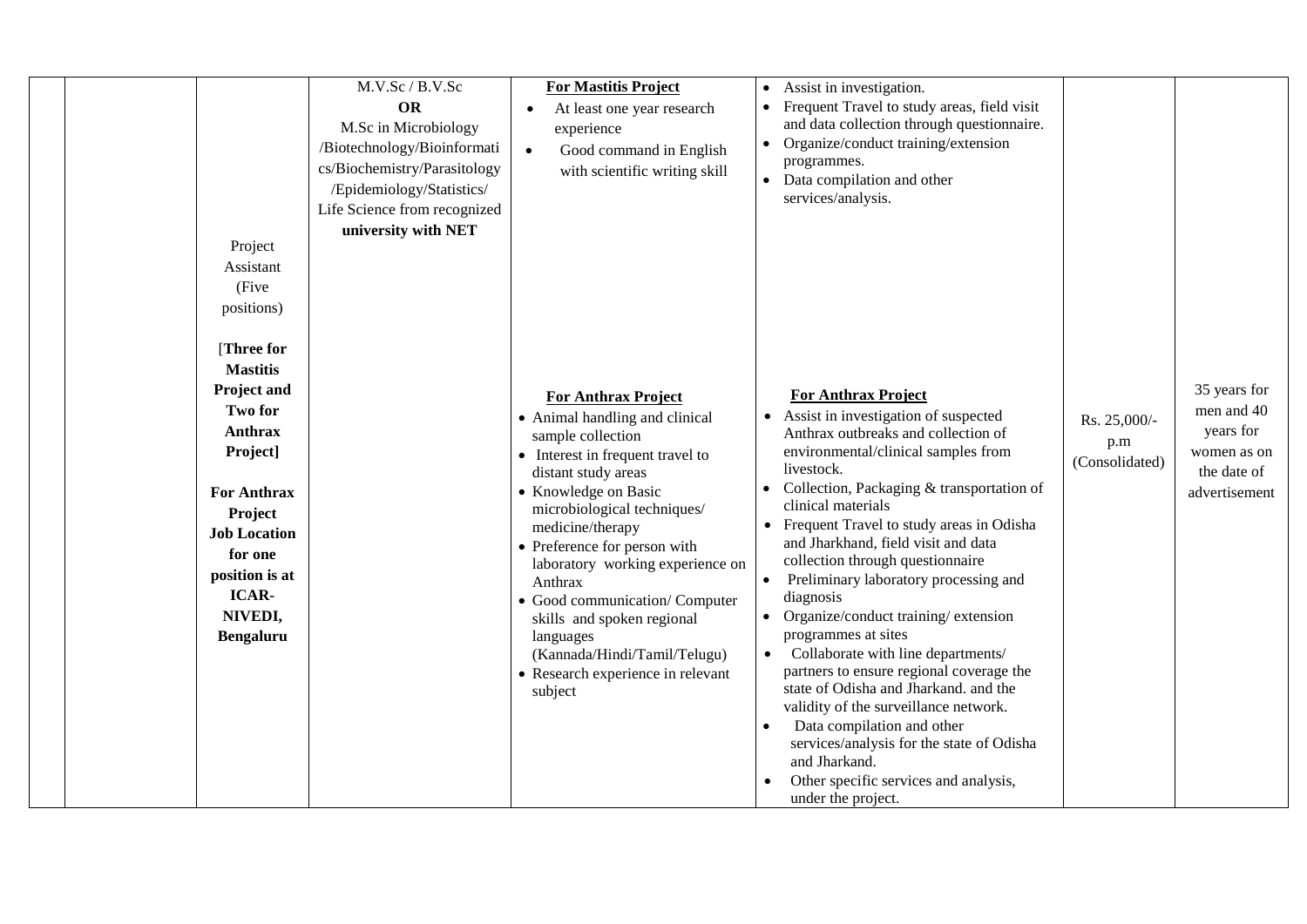|                |                                                                 | <b>For Anthrax</b><br>Project<br><b>Job Location</b><br>for one<br>position is at<br>ADRI,<br><b>Cuttack</b><br>Odisha |                                                                                                           | Animal handling and clinical<br>$\bullet$<br>sample collection<br>Interest in frequent travel to<br>distant study areas<br>Knowledge on Basic<br>$\bullet$<br>microbiological techniques/<br>medicine/therapy<br>Preference for person with<br>laboratory working experience<br>on Anthrax<br>Good communication/<br>$\bullet$<br>Computer skills• and spoken<br>regional languages<br>(Oriya/Hindi/Bengali/Bhojpuri/<br>Bihari)<br>Research experience in<br>relevant subject | Assist in investigation of suspected<br>$\bullet$<br>Anthrax outbreaks and collection of<br>environmental/clinical samples from<br>livestock.<br>Collection, Packaging & transportation<br>$\bullet$<br>of clinical materials<br>Frequent Travel to study areas in Odisha<br>$\bullet$<br>and Jharkhand, field visit and data<br>collection through questionnaire<br>Preliminary laboratory processing and<br>$\bullet$<br>diagnosis<br>Organize/conduct training/extension<br>$\bullet$<br>programmes at sites<br>Collaborate with line departments/<br>$\bullet$<br>partners to ensure regional coverage the<br>state of Odisha and Jharkand. and the<br>validity of the surveillance network.<br>Data compilation and other<br>$\bullet$<br>services/analysis for the state of Odisha<br>and Jharkand.<br>Other specific services and analysis,<br>$\bullet$<br>under the project. |                                                                                  |                                                                                        |
|----------------|-----------------------------------------------------------------|------------------------------------------------------------------------------------------------------------------------|-----------------------------------------------------------------------------------------------------------|--------------------------------------------------------------------------------------------------------------------------------------------------------------------------------------------------------------------------------------------------------------------------------------------------------------------------------------------------------------------------------------------------------------------------------------------------------------------------------|---------------------------------------------------------------------------------------------------------------------------------------------------------------------------------------------------------------------------------------------------------------------------------------------------------------------------------------------------------------------------------------------------------------------------------------------------------------------------------------------------------------------------------------------------------------------------------------------------------------------------------------------------------------------------------------------------------------------------------------------------------------------------------------------------------------------------------------------------------------------------------------|----------------------------------------------------------------------------------|----------------------------------------------------------------------------------------|
| $\sqrt{2}$     | <b>DBT-NER-</b><br>ADMac<br>( IDIS & TAD)<br><b>DBT</b> Project | <b>Junior</b><br><b>Research</b><br><b>Fellow</b><br>(One<br>position)                                                 | M.Tech in Computer<br>Science/Biotechnology                                                               | Experience in Big-data analytics                                                                                                                                                                                                                                                                                                                                                                                                                                               |                                                                                                                                                                                                                                                                                                                                                                                                                                                                                                                                                                                                                                                                                                                                                                                                                                                                                       | Rs.25000.00<br>+HRA P.M for<br>first 2 years<br>and Rs.28000/-<br>for $3rd$ year | 35 years for<br>men and 40<br>years for<br>women as on<br>the date of<br>advertisement |
| $\overline{3}$ | <b>NSPAAD</b> Project                                           | <b>SRF</b><br>(One position)                                                                                           | BE with NET/GATE or<br>M.Tech in<br>Biotechnology<br><b>OR</b><br>M.Sc. in Statistics with Gate<br>or NET | Experience in Big-data analytics                                                                                                                                                                                                                                                                                                                                                                                                                                               |                                                                                                                                                                                                                                                                                                                                                                                                                                                                                                                                                                                                                                                                                                                                                                                                                                                                                       | Rs.25000.00<br>+HRA PM for<br>first 2 years<br>and Rs.28000/-<br>for $3rd$ years | 35 years for<br>men and 40<br>years for<br>women as on<br>the date of<br>advertisement |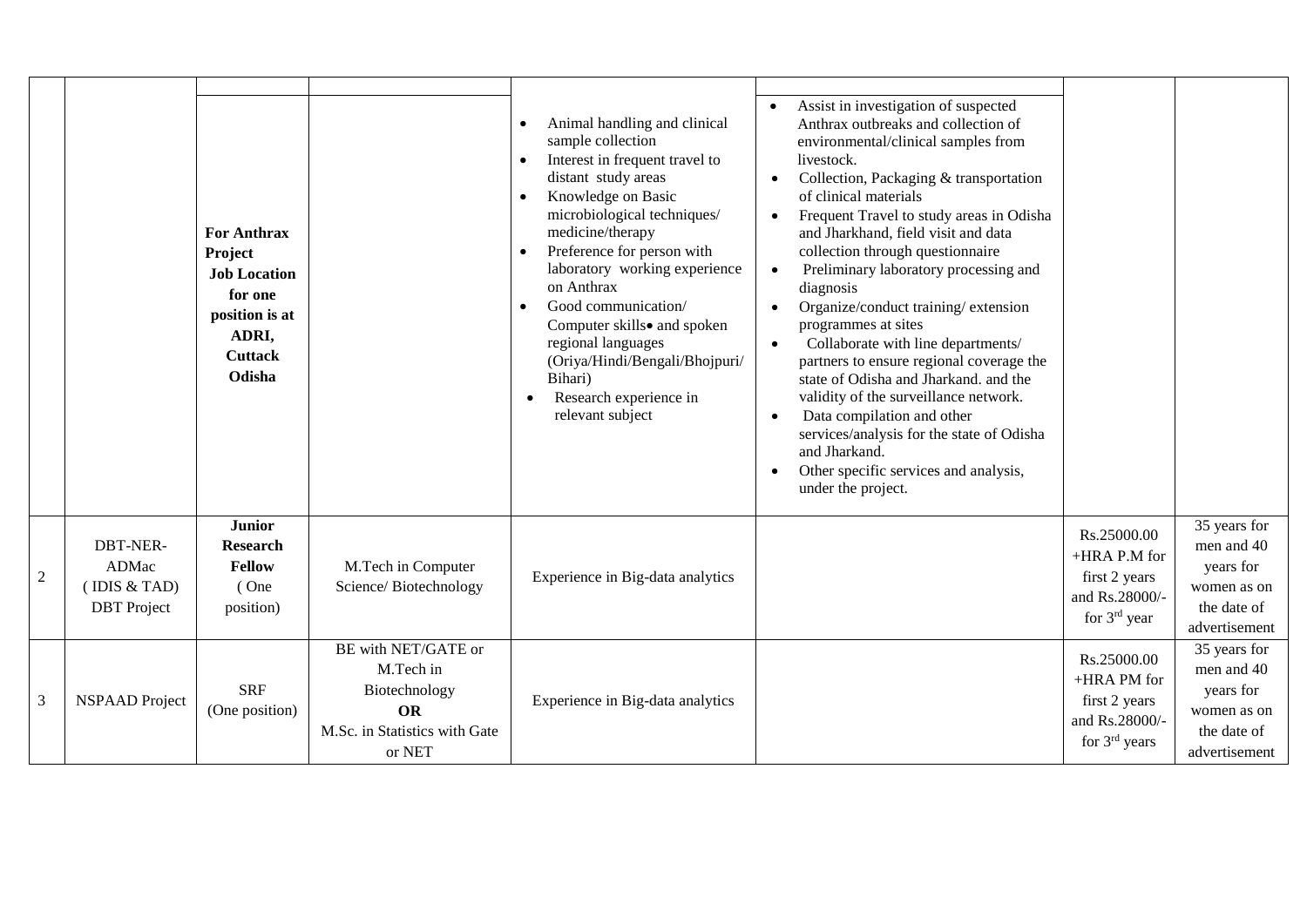|                |                                                                                                                       | <b>SRF</b><br>(Two<br>Positions)          | M.V.Sc in Veterinary<br>Parasitology / Veterinary<br>Medicine/Veterinary<br>pathology/Veterinary<br>microbiology<br><b>OR</b><br>M.Sc in<br>Biotechnology/Microbiology<br>with NET or GATE qualified | Experience in Epidemiological data<br>analysis, vector data collections,<br>pathogen detection etc                           | Rs.25000.00<br>+HRA PM for<br>first 2 years<br>and Rs.28000/-<br>for 3 <sup>rd</sup> year | 35 years for<br>men and 40<br>years for<br>women as on<br>the date of<br>advertisement |
|----------------|-----------------------------------------------------------------------------------------------------------------------|-------------------------------------------|------------------------------------------------------------------------------------------------------------------------------------------------------------------------------------------------------|------------------------------------------------------------------------------------------------------------------------------|-------------------------------------------------------------------------------------------|----------------------------------------------------------------------------------------|
| $\overline{4}$ | <b>NICRA</b> Project                                                                                                  | <b>SRF</b><br>(One position)              | MCA in Computer<br>application<br><b>OR</b><br>M.Tech in Computer science                                                                                                                            | Experience in Big- data handling,<br>risk mapping, programming skills<br>in R                                                | Rs.25000.00<br>+HRA PM for<br>first 2 years<br>and Rs.28000/-<br>for $3rd$ year           | 35 years for<br>men and 40<br>years for<br>women as on<br>the date of<br>advertisement |
| 5              | <b>DBT</b> Network<br>project on<br>brucellosis-sub<br>$project -$<br><b>Brucellosis</b><br>Diagnostics-2<br>$(BD-2)$ | <b>JRF</b><br>(One Position)              | M.V.Sc in Animal<br>Biotechnology/<br>Biochemistry/Veterinary<br>Microbiology<br><b>OR</b><br>M.Sc in<br>Biotechnology/Biochemistry/<br>Microbiology with NET or<br>GATE qualified                   | Hands on experience in<br>$\bullet$<br>SDS-PAGE, Western blot<br>and ELISA<br>Working knowledge in<br>$\bullet$<br>computers | Rs.25000.00<br>+HRA PM                                                                    | 35 years for<br>men and 40<br>years for<br>women as on<br>the date of<br>advertisement |
| 6              | Institute<br>Dispensary                                                                                               | Young<br>Professional-I<br>(One Position) | B.Sc. Nursing / Diploma in<br>Nursing or B. Pharmacy /<br>Diploma in Pharmacy                                                                                                                        | 2-3 years working experience in<br>reputed Hospitals                                                                         | Rs.15,000/-<br>Consolidated<br>per month                                                  | $21-45$ years<br>with relaxation<br>as per rules on<br>the date of<br>advertisement    |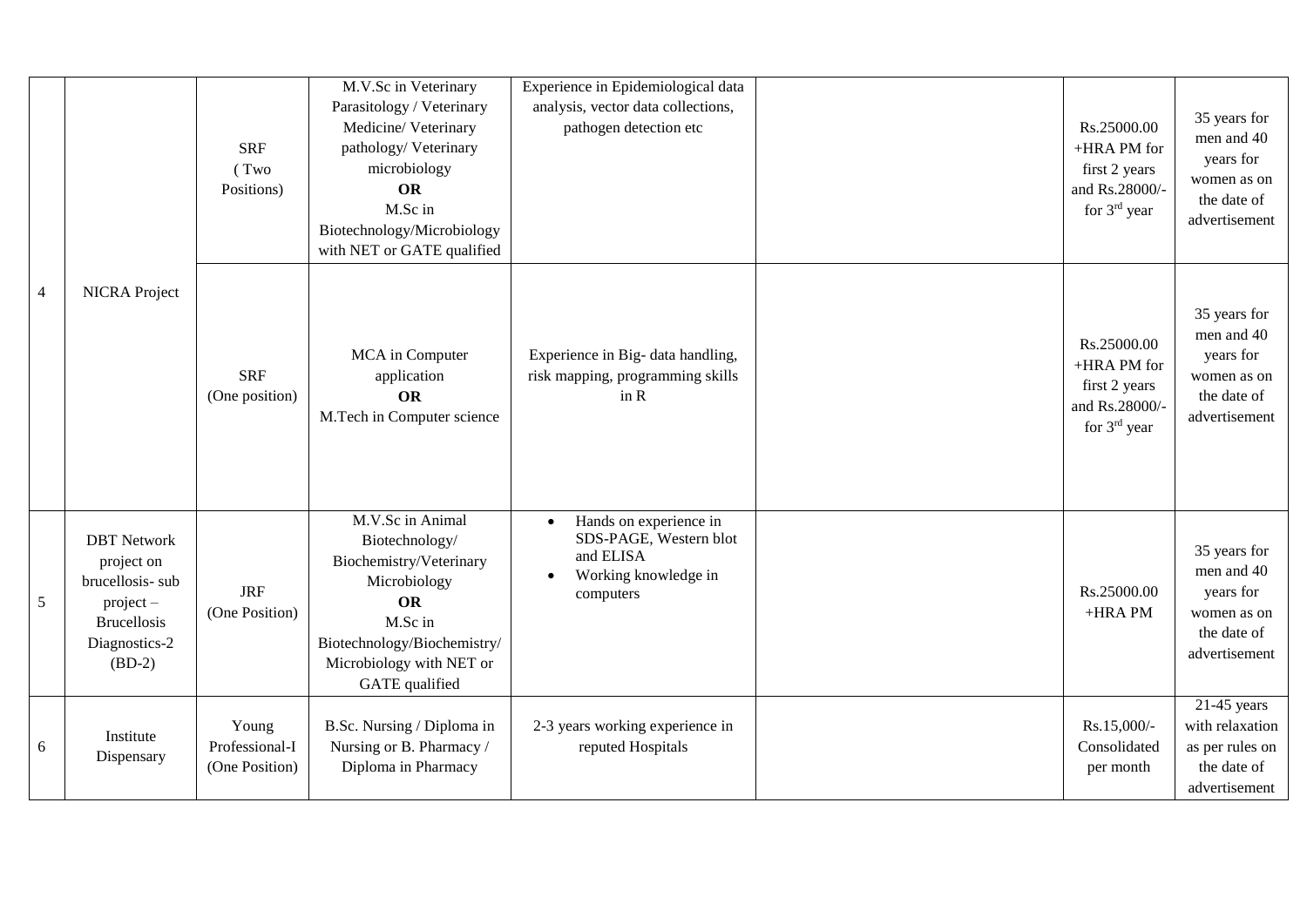| $\prime$ . |
|------------|

**NOTE: POSITIONS MAY INCREASE OR DECREASE AS PER REQUIREMENT**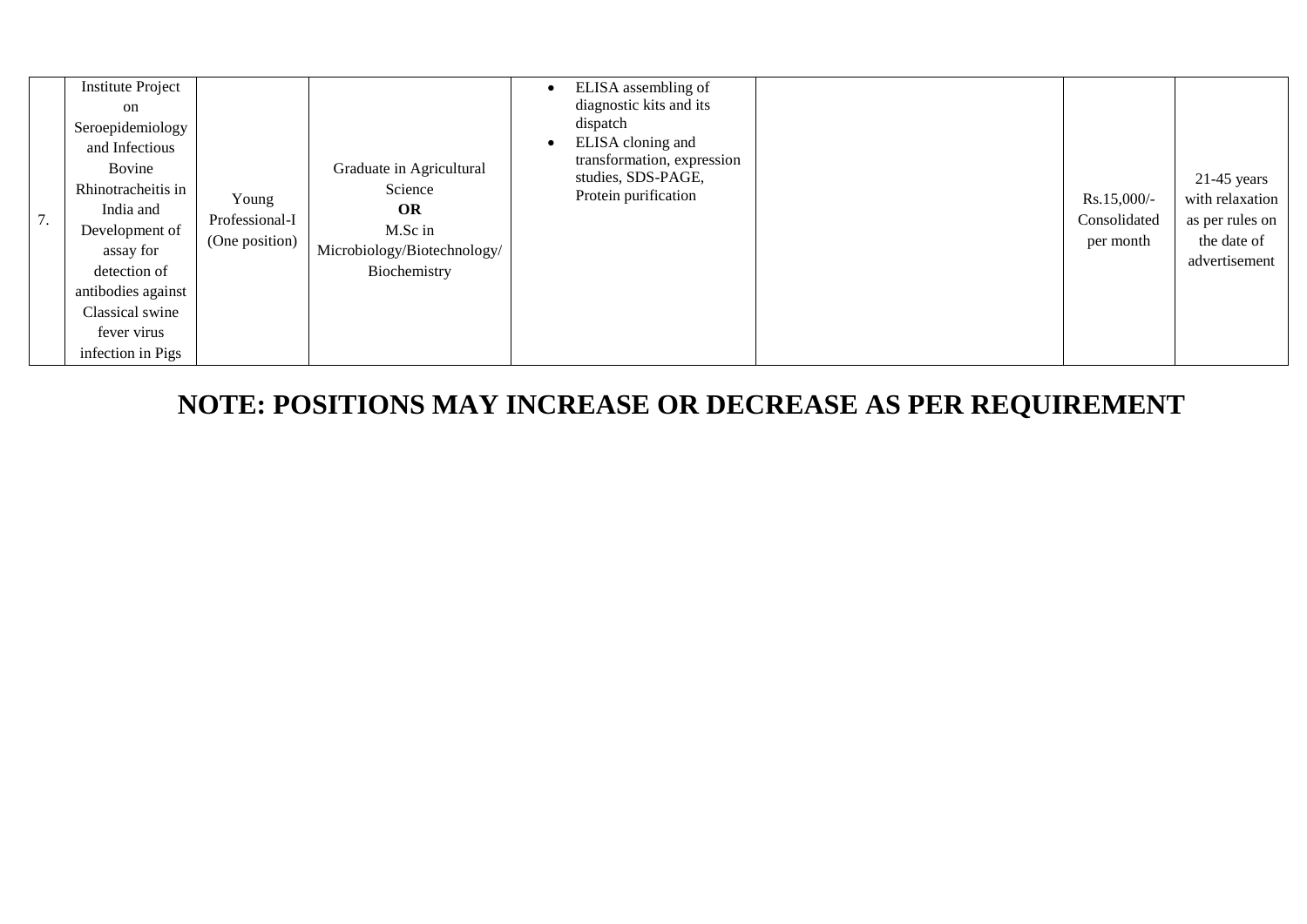## FORMAT OF APPLICATION

## APPLICATION FOR THE POST OF \_\_\_\_\_\_\_\_\_\_\_\_\_\_\_\_\_\_\_\_\_\_\_\_\_\_\_\_\_

AFFIX

## SELF ATTESTED LATEST PASSPORT SIZE PHOTOGRAPH

| Name of the Candidate<br>1. |                    | t                                              |  |                 |             |
|-----------------------------|--------------------|------------------------------------------------|--|-----------------|-------------|
| <b>Father's Name</b><br>2.  |                    |                                                |  |                 |             |
| 3.                          | Date of birth      |                                                |  |                 |             |
| 4.                          | Postal address     |                                                |  |                 |             |
| 5.                          | Permanent address  |                                                |  |                 |             |
| 6.                          |                    | Qualification (starting from SSLC till date) : |  |                 |             |
|                             | Degree/Certificate | School/Board/                                  |  | Year of passing | Percentage/ |
|                             |                    | University                                     |  |                 | Class       |
|                             |                    |                                                |  |                 |             |
|                             |                    |                                                |  |                 |             |
|                             |                    |                                                |  |                 |             |
|                             |                    |                                                |  |                 |             |
|                             |                    |                                                |  |                 |             |
|                             |                    |                                                |  |                 |             |
|                             |                    |                                                |  |                 |             |
|                             |                    |                                                |  |                 |             |
|                             |                    |                                                |  |                 |             |
|                             |                    |                                                |  |                 |             |
|                             |                    |                                                |  |                 |             |
|                             |                    |                                                |  |                 |             |
|                             |                    |                                                |  |                 |             |
|                             |                    |                                                |  |                 |             |
|                             |                    |                                                |  |                 |             |